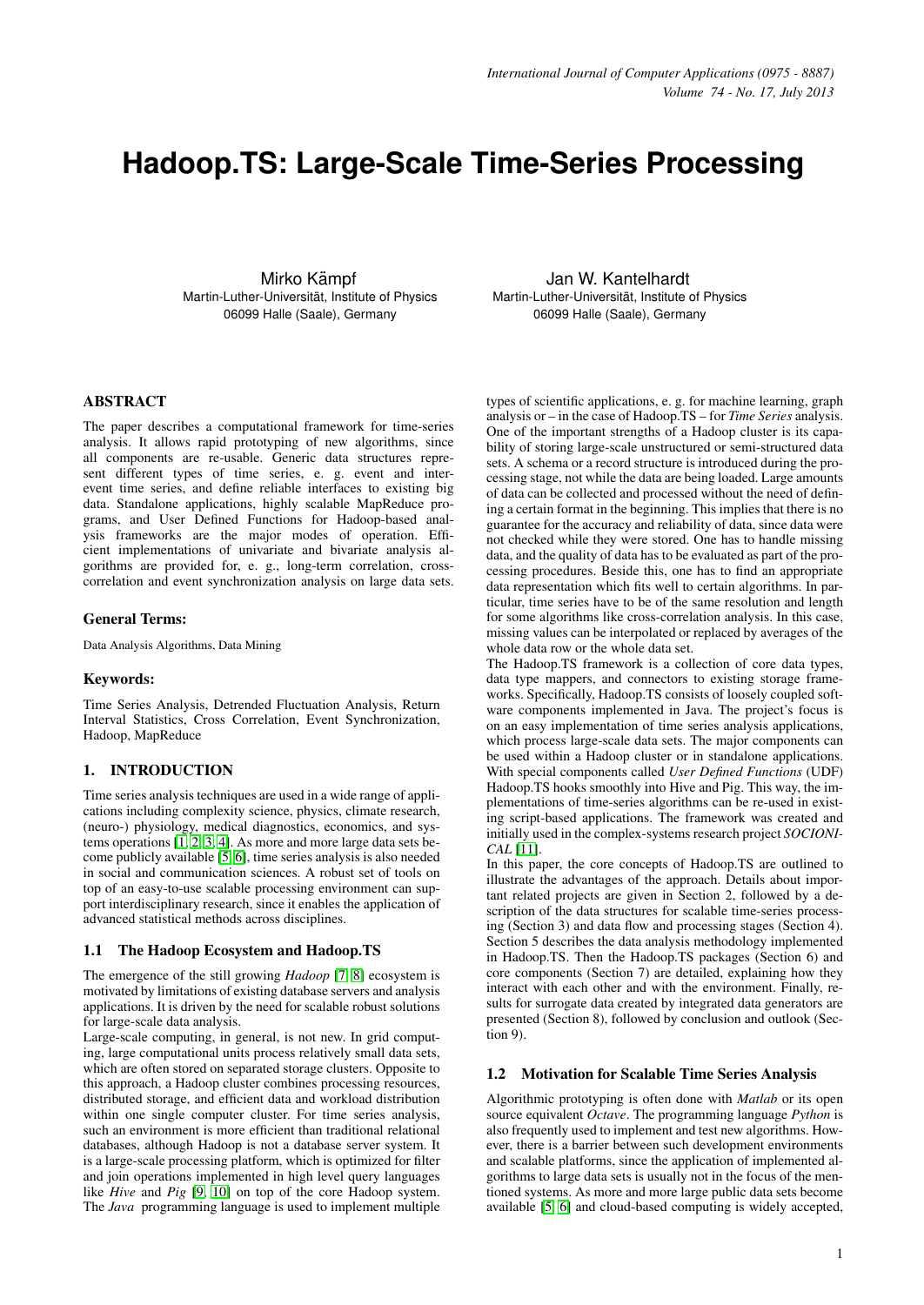

Fig. 1. The Hadoop.TS library extends the Hadoop ecosystem. It can even be used as component for standalone applications which interact with a Hadoop cluster. Data collection is done via Flume and Sqoop, depending on the origin of the data. Sqoop is used for bulk import of time-series data from relational data base servers. On the other hand, FlumeNG provides a reliable data collection and preprocessing framework for collecting sporadic events. More advanced data preprocessing is done with Hive (HiveQL) and Pig (Pig Latin). Complete applications are created as workflows with multiple stages of MapReduce jobs, which are managed by Oozie. A very easy user interface is available with HUE. All of these software components are available with an open source license.

more research projects and scientific applications will benefit from a collection of efficient and well tested implementations of established time-series analysis algorithms.

The authors' previous work on *Wikipedia* access-rate and editevent time series [\[12\]](#page-6-11) is just one example. Content creation and information retrieval in Wikipedia has been studied to compare the dynamical properties of both processes. In particular, the long-range correlation properties of single time series derived from the log data of each single Wikipedia page have been investigated. The computational procedures for *Detrended Fluctuation Analysis* (DFA) [\[13,](#page-6-12) [14,](#page-7-0) [15,](#page-7-1) [16\]](#page-7-2), *Multifractal Detrended Fluctuation Analysis* (MFDFA) [\[17,](#page-7-3) [18,](#page-7-4) [19\]](#page-7-5), and *Return Interval Statistics* (RIS) [\[20,](#page-7-6) [21,](#page-7-7) [22,](#page-7-8) [23\]](#page-7-9) (see also [\[24\]](#page-7-10) for a review paper) were implemented as part of the Hadoop.TS package. Algorithms in this group are used for a characterization of singleelement properties. The calculated properties of each time series form real world objects.

Another group contains algorithms to calculate correlations between pairs of such elements. For example, in their studies on information spread within social networks, the authors used the Hadoop.TS implementation of *Cross-Correlation* (CC) [\[1\]](#page-6-0) and *Event Synchronisation* (ES) [\[25\]](#page-7-11) algorithms for pairs of time series to reconstruct correlation-based functional networks among groups of Wikipedia pages [\[26\]](#page-7-12). The very recent concept of *Time-Delay Stability* (TDS) [\[27\]](#page-7-13) also calculates CC-based properties for pairs of time series in a physiological context. In [\[28\]](#page-7-14) CC analysis has been applied to classify traffic states based on episodes of time series measured in an traffic control system. In both cases, one takes into account that the interaction of system elements determines the system state, not just the average properties of the elements at a certain time. While RIS, DFA, and MFDFA are applied to individual data rows as parts of a large ensemble, pairs of data rows are processed in the case of CC, TDS, and ES analyses.

These and many other applications in physics, climate research, and medical research have demonstrated that the algorithms allow new insights and even completely new research approaches based on large data sets, which can now be combined as well. The applications show why time series analysis is an important part of complex systems research. The evolution of a system and emerging phenomena cannot be understood by just looking at single snapshots of independent measurements. There is the need

for a solid framework that allows a rapid development of new time-series analysis algorithms while it offers a tight integration into large-scale processing frameworks. Short iteration cycles are supported by agile development processes and high-level abstractions for application developers. Therefore, the Hadoop.TS framework was created, with the goal of providing a set of core components and a set of best practices to support the development of time-series analysis applications for interdisciplinary research.

## 2. RELATED WORK

Generic use cases for Hadoop include log file analysis or denormalization of sometimes very large tables stored in relational databases. Such join operations on large data sets lead to even larger portions of data. To work efficiently with these data one needs a scalable platform. Another typical application is the creation of an inverted index which has driven the development of the core Hadoop system during the last decade. It consists of the *Hadoop Distributed Filesystem* (HDFS) [\[8\]](#page-6-7) and the *MapReduce* [\[7\]](#page-6-6) framework. Special purpose applications, e. g. the implementation of multiple machine learning algorithms like *Apache Mahout* [\[29\]](#page-7-15) are available as standalone libraries, but they can be used in an Hadoop cluster as well. The purpose of *Apache Giraph* [\[30\]](#page-7-16) is a different one. Although many graph algorithms can be implemented based on the MapReduce paradigm, in Apache Giraph the MapReduce framework is just used within a bootstrap phase to load a distributed graph representation into the memory of the cluster nodes. Afterwards, the *Bulk Synchronous Processing* approach [\[31\]](#page-7-17) (comparable to the *Google Pregel* project [\[32\]](#page-7-18)) is used for faster and more efficient implementations of, e. g., calculation of page rank, network diameter, or shortest path between nodes in really large networks. In many cases the properties of nodes and edges are measured or collected directly, but for functional networks such information is calculated based on time series. Hadoop.TS provides data for such algorithms and works as an integration layer between multiple existing systems. The following subsections will report details about related projects in the Apache ecosystem and discuss their relations to Hadoop and Hadoop.TS.

## 2.1 Apache Commons Math

A bunch of mathematical software is collected in the *Apache Commons Math* package [\[33\]](#page-7-19), but not with the focus on parallel processing. The class *AbsractRealMartrix*, an implementation of a distributed large matrix and a parallel computation of covariance, was developed by Pebay *et al.* [\[34\]](#page-7-20) and implemented in the class *StorelessCovarianz*. Although the focus of the package is not on parallel computing, many very useful components can be applied in Hadoop related software.

## 2.2 Apache Hadoop

The Hadoop ecosystem is an open environment, not bound strongly to the Java programming language. Nevertheless, a deep integration can be done best based on the Java API, which Hadoop provides. The Hadoop core libraries [\[7\]](#page-6-6) contain a set of data types, which implement the *Writable* and the *Writable-Comparable* interface. This is relevant for storing data objects with the serialization mechanism that works preferably with socalled sequence files. As soon as some data have to be stored in HDFS or moved to another cluster node they are serialized. Therefore one needs an efficient mapper code in order to map the in-memory representation of the data to an external representation. Many serialization frameworks with different properties are available for different use-cases, e. g. the *SequenceFile* class, the *AVRO* framework, or even several compression codecs. The Hadoop.TS library offers a set of standardized components like generic data type mappers for an easy adaption to existing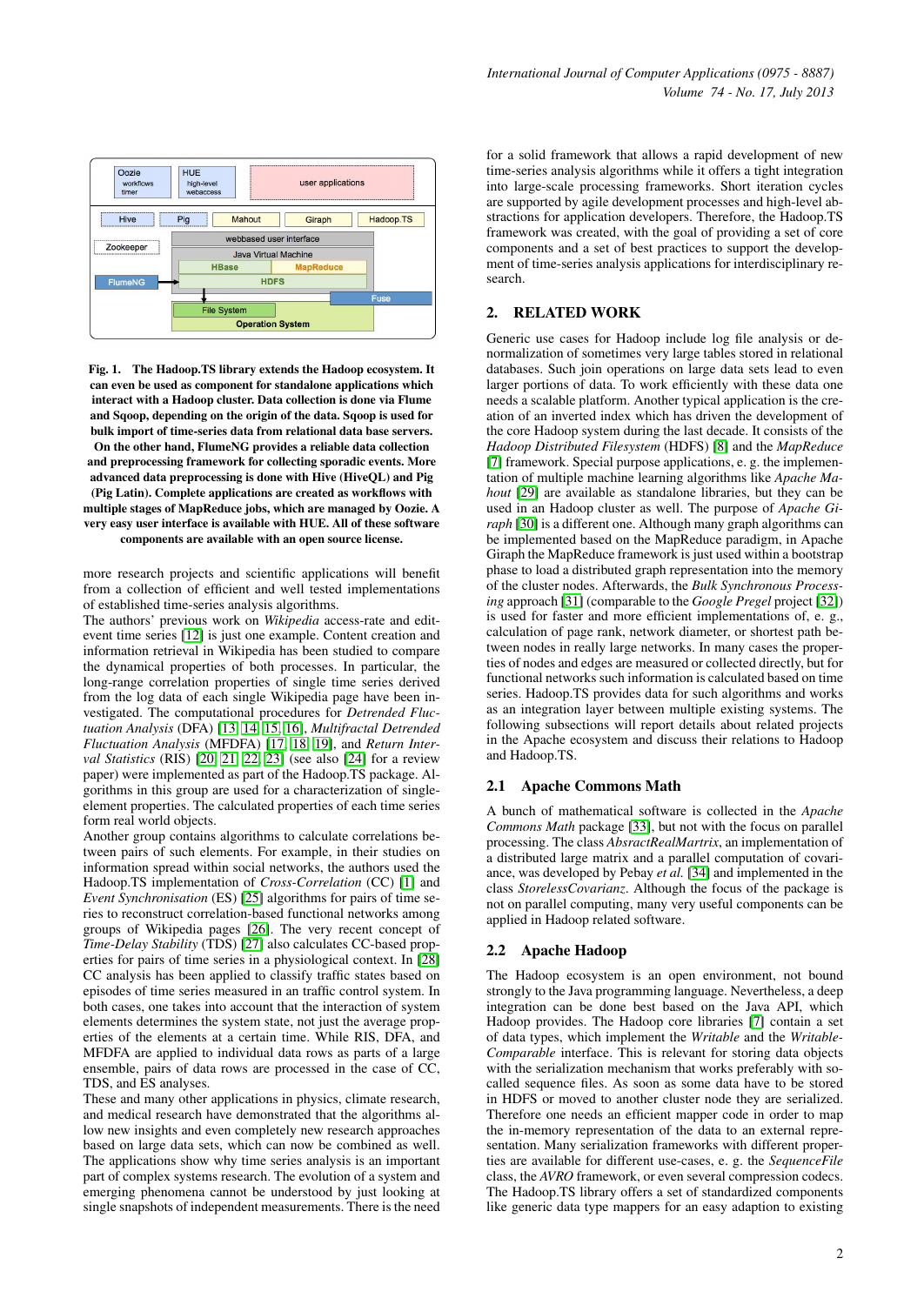data type implementations. Internally, it re-uses the Hadoop and Java core data types as often as possible with focus on interoperability.

## 2.3 Apache Mahout and Apache Giraph

Some more problem specific data types or data containers are implemented in the *Apache Mahout* packages. However, such classes are not intended to be available in all future versions. One has to be careful if data, represented in a binary form based on such types, have to be stored or exported to other systems. The code to read the data should be maintained and published together with the data set. Time series can be implemented based on objects of type *Vector* or *NamedVector*, but there is a need to add more meta data to a time series like a time stamp of its first value, a time interval or a distance for equidistant time series or even a complete list of all distances. Apache Mahout as well as Apache Giraph are software components developed for the Hadoop platform. Besides this, some algorithms in Mahout can be used on single computers like desktop PCs or a single servers. In order to reuse existing implementations of several *Machine Learning* (ML) or *Graph Processing* (GP) algorithms, Hadoop.TS provides data type converters and procedure connectors for both systems.

# 2.4 OpenTSDB and Apache HBase

Beside the processing framework and some generic libraries, Hadoop.TS is related to the data storage layer as well. Fast random access to small portions of large data sets is a key issue. While HDFS does not allow random access to a certain record within a file and because data cannot be appended to an HDFS file, time series data are stored in *Apache HBase* With this service one is able to store time series data as a binary encoded data structure or even as a set of single values together with meta data describing previous processing steps and applied parameters. To identify a single value or a complete data row, the keys are defined in an application-specific but efficient way. On top of HBase, retrieval of single values (random access) or even bulk processing of all available data can be done very efficiently based on MapReduce programs. Another storage system for time series data is *OpenTSDB* which is also build around HBase. This system offers a set of best practices together with quite flexible tools to collect and manage time series from several IT Systems.

# 2.5 Apache Hive and Apache Pig

Some simple functions which can be used for time series analysis are implemented in *Hive* [\[9\]](#page-6-8) and *Pig* [\[10\]](#page-6-9). Both are highlevel analysis frameworks on top of Hadoop. Both have their specific scripting languages (HiveQL and Pig-Lattin) used for data analysis applications or data analysis work flows. Both systems require data stored within the underlying cluster, which means data have to be stored in HDFS, before they can be processed. Those systems are well accepted and very flexible, as well as extendable. With such high-level analysis tools the implementation of scalable distributed procedures like filter, join, and grouping operations or re-partitioning of existing data sets are very intuitive. The creation of time series pairs, which are used for cross-correlation or event-synchronization calculations, is a typical case to use a join operation, which creates a cartesian product [\[35\]](#page-7-21). Operations on a record level, which means each single time series or each pair of time series is handled as a record here, are implemented by so-called *User Defined Functions* (UDF). Therefore, Hadoop.TS offers a set of UDF which help to reuse the implementations within Hive and Pig. This approach allows a quick integration of the Hadoop.TS algorithms within existing analysis procedures or applications. An official collection of UDF for Pig is available in the project called *PiggyBank* [\[36\]](#page-7-22). The project *SQLWindowing* [\[37\]](#page-7-23) is also focused on analytical

functions with some pre-built functions for windowing (to do ranking, aggregation, and linear regression) and table functions (to do time series analysis, market basket analysis, etc.). Analysis algorithms implemented in Hadoop.TS will be re-usable also within the SQLWindowing framework.

## 3. SCALABLE TIME SERIES PROCESSING – THE BUCKET CONCEPT

Efficient data collection and accurate preprocessing of data are at least as important as the selection of the appropriate algorithm for a given problem. In research settings these types of questions cannot be answered in the beginning. Hadoop.TS is focused on such situations, since it separates data management and algorithm development while it connects both to the storage and processing platform. In many applications one has to organize the data according to the way they are processed later. This step is called partitioning of data and can be done as soon as data appears or is collected. If one collects data in a more unstructured way, a preprocessing step is necessary for many algorithms. Even some re-partitioning might be needed if one wants to work with a different set of parameters like time resolution, sampling rate, time frame etc. Sometimes not the time series but some additional information is used for grouping data, e. g. properties of reconstructed functional networks.

Hadoop.TS works with the concept of time series *Buckets*. Such a Bucket is a collection of time series which was created for a specific or even generic application of several time series algorithms. It is comparable to a table in a relational data base or to a Hive table, and beside this, it contains also the full preprocessing history. Buckets also contain descriptive statistics to support traceability across the whole data analysis workflow. Based on such data, some algorithms can do consistency checks before data are processed or before data from multiple Buckets are merged. Simple transformations of Buckets are filtering, sampling and resampling or merging of multiple Buckets. Selfadapting algorithms will stop automatically with a warning if data do not fit to predefined compatibility roles. Such consistency or compatibility roles are useful in large applications with data from different sources and help to produce valid results, even if preprocessed data are used.

The storage procedures for Buckets have been optimized for bulk processing as well as for random access to each single time series identified by a unique identifier. Data synchronization and consistency checks have been implemented as a part of Hadoop.TS. While time series analysis is done as part of more complex analysis workflows, Hadoop.TS tracks processing steps and collects a set of well defined properties to describe the life cycle of the data set. All relevant properties of each applied algorithm are collected in a processing history, which describes its state or phase within a longer life cycle.

# 4. DATA FLOW AND PROCESSING STAGES

After some important non-functional requirements were described in the previous section, the architecture and the core functionality of Hadoop.TS is explained in the following sections.

There are many places there the Hadoop.TS library hooks into the Hadoop ecosystem, e. g. the MapReduce API, UDFs in Hive and Pig or even the browser-based web user interface, called *HUE*, see also Fig. 1. Data collection and data integration is done with many different systems on multiple levels. Documents and messages, procedure calls, shared data stores or just shared access to a database server can be used to implement several integration scenarios. A collection of un-structured or semistructured data can be created with the *FlumeNG* framework, which collects event data or documents and stores such data in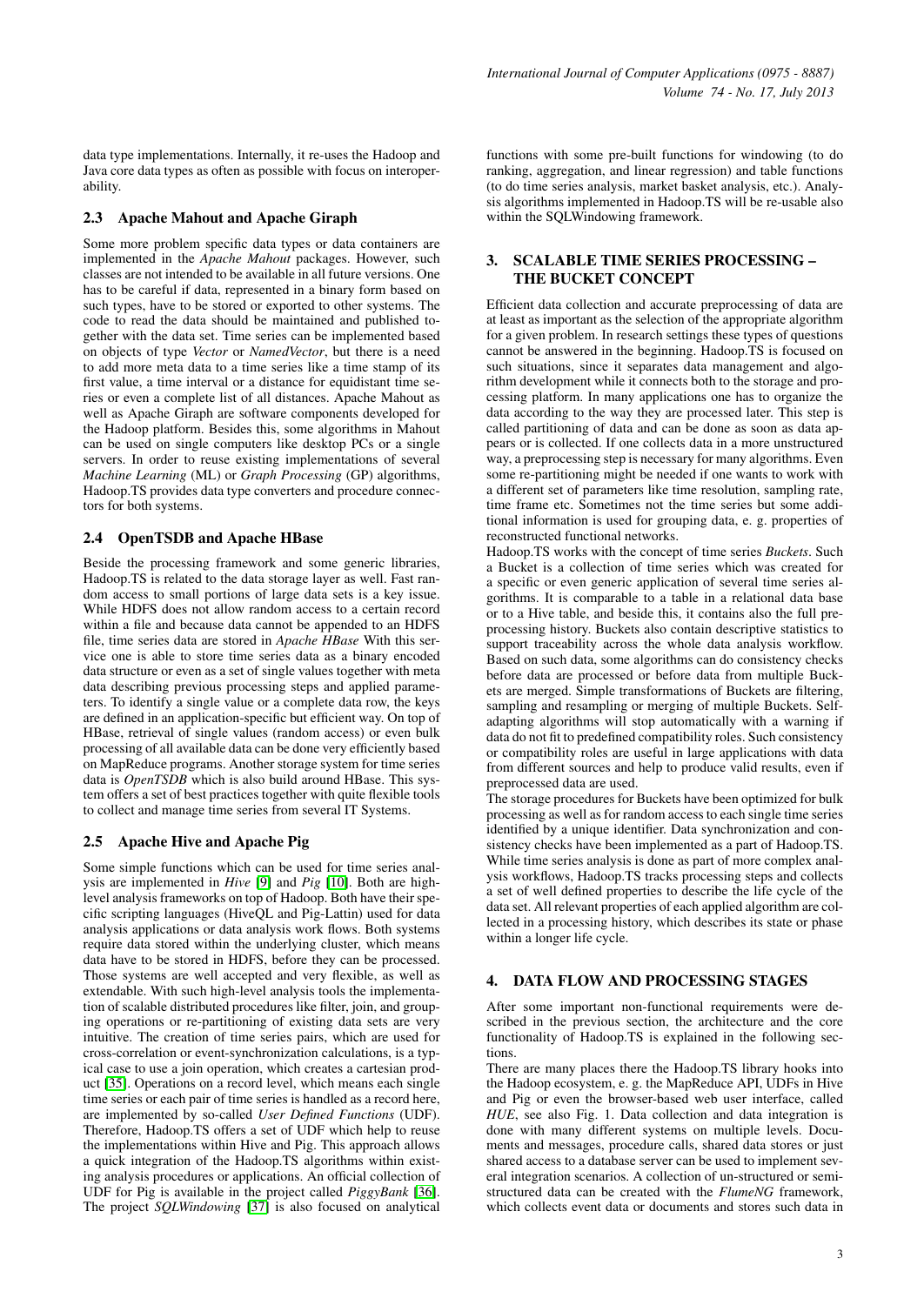

Fig. 2. Generic architecture of a Hadoop time series analysis cluster.

HDFS or HBase. An efficient import from relational database servers is done with *Sqoop*.

A generic representation of data is a key to efficient analysis process integration. While HBase stores all data just as a byte array, analysis applications have to transform such data to a higher level representation in a consistent way. Figure 2 shows a Hadoop cluster and related systems between which data and metadata flow. Usually data are created or measured in one subsystem (A) before the data can be stored in the cluster (C), which is shielded by a firewall. The data collection and aggregation layer (B) is responsible for data preprocessing. This is the place where a time series Bucket can be created and stored in HDFS (C.1). If data should be stored in HBase or OpenTSDB an additional preprocessing step (C.2) is necessary to create such Buckets, which are used later within a certain analysis task or workflow. An analysis context, which contains the process history of a data set, is defined within the metadata management tool (D). All processrelevant information, like parameter settings or even runtime logs, is managed by this external service, which offers a process memory and allows traceability of individual results. Beside metadata, also the binary libraries used in each procedure can be managed by this service. This provides a short path to reproduce a certain step later on, independent of the software version currently available. Manual interactions with the whole system are done from a remote workstation (E), a cluster client.

Within a Hadoop cluster, multiple generic data flows can be identified. A classification for operations, implemented in Hadoop.TS is given in the following list:

- —Collection and aggregation of un- or semi-structured data
- —Extraction of event-data from documents or time series
- —Creation of time series Buckets
- —Change of sampling rate and filtering of Buckets
- —(Re-) partitioning and extraction of random samples of time series from a Bucket
- —Time series transformation or single time series processing
- —Grouping and processing of time series pairs

## 5. TIME SERIES ANALYSIS IN COMPLEX SYSTEMS RESEARCH

This section describes the details of the selected time series algorithms for complexity research, which have already been implemented in Hadoop.TS libraries. There are two major types, although in both cases many time series are used to calculate properties characterizing the complex system. Firstly, individual time series are used to calculate data later used for averages like the average fluctuation function of an ensemble of time series. With such results, one can find out if the underlying processes have long-term memory or feedback loops. Secondly, time series pairs are used to calculate cross correlations, and then crosscorrelation networks are reconstructed. With such functional networks, the evolution of dynamical properties can be studied.

#### 5.1 Long-Term Correlations in Time Series

*5.1.1 Auto Correlations.* The analysis begins with the subtraction of the average value  $\Delta x_j(t) = x_j(t) - \bar{x}_j$  with  $\bar{x}_j$  $\langle x_j(t) \rangle = \frac{1}{L} \sum_{t=1}^L x_j(t)$ . Here, L is the lengths of the considered *j*th time series  $(x_j (t))$ . Then the (auto-) correlation function is calculated for various time delays  $s$  (see, e. g. [\[24\]](#page-7-10)),

$$
C(s) = \frac{1}{\langle \Delta x_j(t)^2 \rangle (L-s)} \sum_{t=1}^{L-s} \Delta x_j(t) \Delta x_j(t+s) \quad (1)
$$

If the  $\Delta x^{j}(t)$  are uncorrelated,  $C(s)$  is fluctuating around zero for  $s > 0$ . For the relevant case of long-term correlations,  $C(s)$ decays as a power law characterized by a correlation exponent  $\gamma$ ,

$$
C(s) \sim s^{-\gamma}, \quad 0 < \gamma < 1. \tag{2}
$$

A direct calculation of  $C(s)$  is often hindered by unreliable behavior of  $C(s)$  for large s due to finite-size effects (finite L) and non-stationarities in the data (i. e. a time-dependent, not welldefined average  $\langle x_i (t) \rangle$  that changes with the considered length  $L$ ).

*5.1.2 Detrended Fluctuation Analysis (DFA).* The DFA method was introduced in order to overcome these obstacles [\[13\]](#page-6-12). It has become a widely used technique for the detection of long-term correlations in noisy, non-stationary time series with more than 750 publications using the approach up to now (2013); see [\[15,](#page-7-1) [24,](#page-7-10) [16\]](#page-7-2) for more detailed discussions of the method and its properties. In general, the DFA procedure consists of the following four steps:

- (1) calculate  $Y_j(i) = \sum_{t=1}^i [x_j(t) \langle x_j(t) \rangle], i = 1, \dots, L$ , the so-called 'profile',
- (2) divide  $Y_j(i)$  into  $L_s = \text{int}(L/s)$  non-overlapping segments of equal length s,
- (3) calculate the local trend for each segment by a least-square fit to the data, where linear, quadratic, cubic, or higher order polynomials [\[14\]](#page-7-0) are used in the fitting procedure,
- (4) determine the variance  $F_s^2(\nu)$  of the differences between profile and fit in each time segment  $\nu$  of s data points,
- (5) calculate the average of  $F_s^2(\nu)$  over all segments  $\nu$  and take the square root to obtain the fluctuation function  $F(s)$ .

Multiple iterations with segments of different s are necessary to determine the dependency of  $F(s)$  on the time scale s. For long time series this is a time consuming procedure which fits well to the distributed approach supported by Hadoop.TS. Usually,  $F(s)$ increases with increasing s. If data  $x_j(t)$  are long-term powerlaw correlated according to Eq. (2),  $F(s)$  increases, for large values of  $s$ , as a power-law,  $[13, 15, 24]$  $[13, 15, 24]$  $[13, 15, 24]$ 

$$
F(s) \sim s^{\alpha}, \quad \alpha = 1 - \gamma/2. \tag{3}
$$

The fluctuation exponent  $\alpha$  is calculated by a linear fit applied to a plot of  $F(s)$  as a function of s on double logarithmic scales. For long-term correlated time series one find  $\alpha > 0.5$ , and in the case of  $\alpha = 0.5$  the data is uncorrelated.

*5.1.3 Return Interval Statistics (RIS).* Long-term memory effects in dynamic systems can also be identified based on the analysis of return intervals between extreme events that exceed a given threshold. Depending on the properties of the underlying system the distribution of inter-event times can follow a powerlaw distribution, a Poisson distribution, an stretched exponential distribution or even a bimodal distribution like it was shown recently by an analysis of telecommunication data [\[38\]](#page-7-24) of human interaction events. To describe the recurrence of events exceeding a certain threshold q, i. e.,  $x_j(t) > q$ , one investigates the statistics of the return time intervals  $r = t_2 - t_1 |x_i(t_1) >$  $q \wedge x_j(t_2) > q \wedge x_j(t) \le q \mid t_1 < t < t_2$  between such events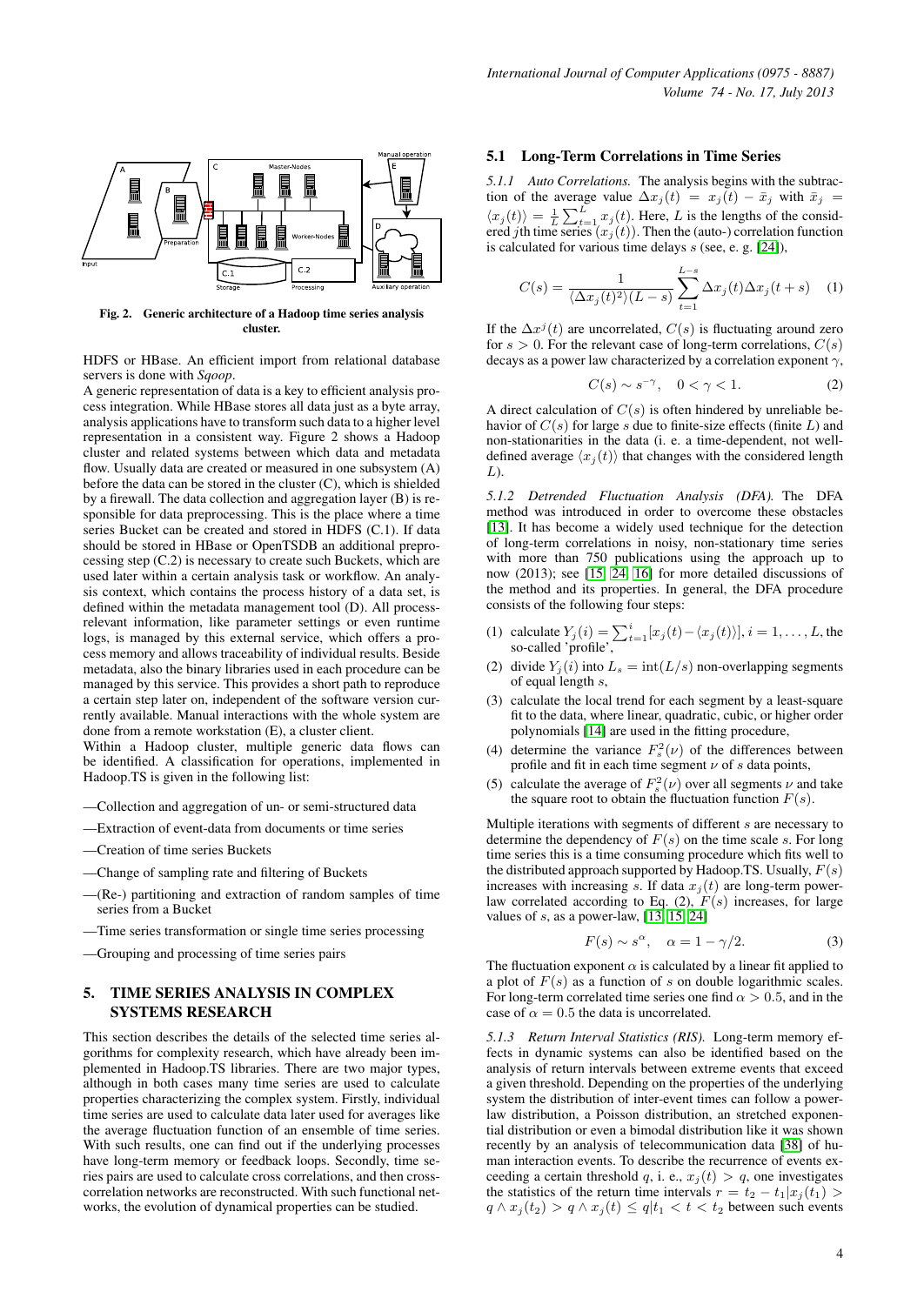at times  $t_1$  and  $t_2$ . In an uncorrelated time series ('white noise'), the return intervals are also uncorrelated and distributed according to the Poisson distribution,

$$
P_q(r) = (1/R_q) \exp(-r/R_q), \tag{4}
$$

where  $R_q$  is the mean return interval  $\langle r \rangle$  for the given threshold q. For long-term correlated data, on the other hand, a stretched exponential distribution

$$
P_q(r) = \frac{a_\gamma}{R_q} \exp[-b_\gamma (r/R_q)^\gamma]
$$
 (5)

has been observed [\[20,](#page-7-6) [21,](#page-7-7) [22,](#page-7-8) [23,](#page-7-9) [39\]](#page-7-25) where the exponent  $\gamma$  is the correlation exponent from Eq. (2), and the parameters  $a_{\gamma}$  and  $b<sub>γ</sub>$  are independent of q [\[22,](#page-7-8) [23\]](#page-7-9). In order to compare time series with different average inter-event times  $R_q$  the normalized distributions  $P_q(r)R_q$  of return intervals r between events exceeding the different thresholds  $q$  have to be used.

*5.1.4 Towards the Implementation in Hadoop.TS.* RIS and DFA are applied individually to elements of a set of time series, organized in a Bucket, to study correlation properties within the time series. While RIS works with event time series that are usually not equidistant, equidistant time series with constant sampling rate are required for DFA; thus one might have to preprocess the data accordingly. It is not a strong requirement to have time series of the same length  $L$ , but in case of different  $L$ , one has to consider weighted averages and also different ranges for error bars, depending on the number of episodes considered for each length.

Event time series are given as an ordered list of time stamps, of times when an event happened. The RIS algorithm operates directly on such lists. In case of continuous time series, one has to convert the data to an event time series. A simple approach is to determine the times then a threshold is crossed, but also more sophisticated algorithms like described by Chiu et. al. [\[40\]](#page-7-26) can be applied.

#### 5.2 Dynamic Correlation Networks

A correlation network is a useful representation of a complex system. The evolution of the network allows the dynamical (time-dependent) analysis of structural properties due to interactions or couplings between individual elements of the complex system.

*5.2.1 Cross Correlation (CC).* CC analysis works on pairs of time series,  $(x_i(t))$  and  $(x_k(t))$ , which must have the same sampling rate and the same length L. The calculation of the CC function is a common technique in order to quantify similarity of pairs of time series. It is defined as (compare with Eq. (2))

$$
R_{j,k}(s) = \frac{1}{\sigma_{j,k}(L-s)} \sum_{t=1}^{L-s} \Delta x_j(t) \Delta x_k(t+s), \quad (6)
$$

with  $\sigma_{j,k} = \sqrt{\langle \Delta x_j(t)^2 \rangle \langle \Delta x_k(t)^2 \rangle}$ . The parameter s determines the time delay between both time series, and again  $\Delta x_j(t) = x_j(t) - \bar{x}_j$ . A linear correlation between  $x_j(t)$  and  $x_k(t)$  can be analyzed this way if the values are Gaussian distributed. A time dependent analysis can be realized based on sliding windows.

*5.2.2 Event Synchronization (ES).* For pairs of event time series ES is calculated, especially if the number of events within a certain time range is low or if no continuous time series are available. For very dense event time series one can increase the threshold which defines an event or one calculates the number of events within a certain time interval. This will lead to time series, for which the DFA and cross-correlation analysis can be applied as well.

A pair of event time series (with indexes  $j$  and  $k$ ) consists of ordered lists of the times when events occurred:  $t_l^j$ ,  $l = 1, \ldots, L^j$ and  $t_m^k$ ,  $m = 1, ..., L^k$  with lengths  $L^j$  and  $L^k$ , respectively. Events at  $t_i^j$  and  $t_m^k$  will be considered as synchronized if they are closer to each other in time than to any of the other neighbor-ing events [\[25\]](#page-7-11). Therefore one defines reference time lags  $\tau_{ln}^{jk}$ as

$$
\tau_{lm}^{jk} = \frac{1}{2} \min \left( t_{l+1}^j - t_l^j, t_l^j - t_{l-1}^j, t_{m+1}^k - t_m^k, t_m^k - t_{m-1}^k \right),\tag{7}
$$

and considers the two events at  $t_i^j$  and  $t_m^k$  synchronous if

$$
\left| t^j_l - t^k_m \right| \leq \tau^{jk}_{lm}.\tag{8}
$$

In the second step the quantity  $J_{lm}^{jk}$  is set to 1 if  $0 < t_l^j - t_m^k <$  $\tau_{lm}^{jk}$ , and to 1/2 if  $t_l^j - t_m^k = \tau_{lm}^{jk}$ , and 0 otherwise.  $J_{lm}^{jk} > 0$  thus indicates that  $t_l^j$  precedes  $t_m^k$ , while both are synchronized. For the opposite direction,  $0 < t_m^k - t_l^j \leq \tau_{lm}^{jk}$ ,  $J_{ml}^{kj}$  is set accordingly. In the third step all values  $J_{lm}^{jk}$  are cumulated:

$$
c(j|k) = \sum_{l=1}^{L^j} \sum_{m=1}^{L^k} J_{lm}^{jk}.
$$
 (9)

Finally  $Q_{jk} = \frac{c(j|k) + c(k|j)}{\sqrt{k+jk}}$  $\frac{1+ C(\kappa|j)}{L^j L^k}$  describes the strength of event synchronization, while  $q_{jk} = \frac{c(j|k) - c(k|j)}{\sqrt{c^2 + k^2}}$  $\frac{D-C(K|J)}{L^j L^k}$  contains the directionality information;  $\sqrt{L^j}L^k$  is used for normalization.

## 6. PACKAGES IN Hadoop.TS

Several packages of Hadoop.TS provide sample code and reference implementations for specific tasks:

- hadoopts.data.types Efficient implementations of time series algorithms depend on the compact presentation of data and fast procedures. Therefore meta data is separated from raw data. Data is loaded from standard data formats. Later it is converted to specific representations, optimized for several algorithms. For example, one dimensional arrays can be used for equidistant time series, while two dimensional arrays or even hash tables are used for event time series. The core functionality is implemented in a class called *TimeSeries* and more use-case specific functionality is added to subclasses.
- hadoopts.data.converter Data mappers are implemented in this package to convert data from multiple external types or representations to the internally used formats.
- hadoopts.bucket A time series Bucket is a collection of times series data of equal resolution and equal length. Based on such Buckets multiple set operations can be performed by Hive, Pig, or other MapReduce programs. For example time series pairs can be created, data is filtered based on specific properties like existence of peaks, or average values are calculated. These operations can be applied to one Bucket or multiple Buckets. Also preprocessing of data, like filling in missing values or removing trends can be done on each single row within a set of time series stored in a Bucket.
- hadoopts.data.stats The *stats* package provides quality measures for data sets. Such information is useful for the interpretation of results or even for finding an appropriate algorithm. The *stats* data is be managed as part of the processing history within the metadata management system.
- hadoopts.math Several time series analysis algorithms are implemented in sub-packages within the *hadoopts.math* package. Procedures required in several time series algorithms but not yet implemented in the Apache Commons Math project, e. g. histograms with dynamic logarithmic binning or a peak detection algorithm, will also be part of this package.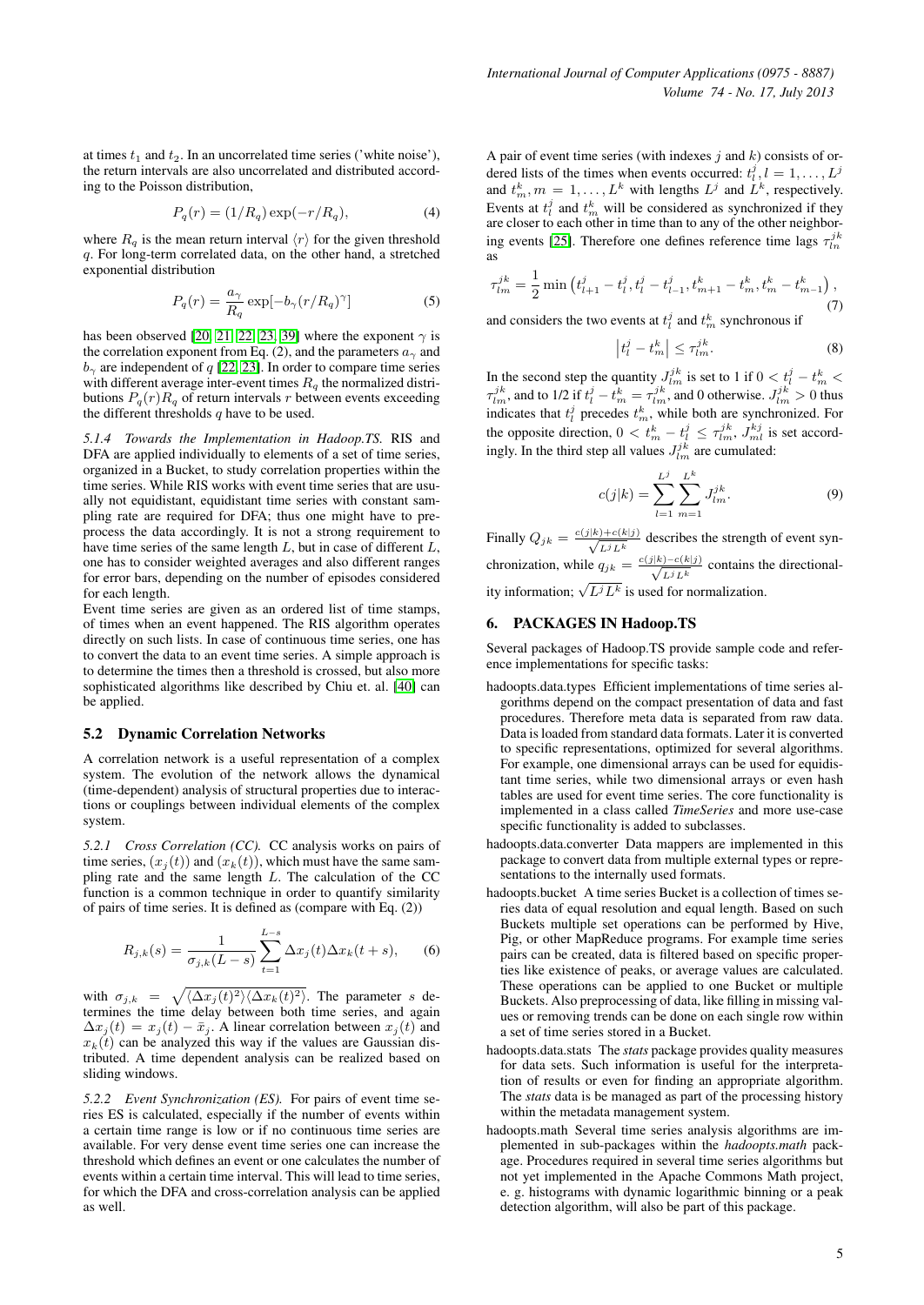- hadoopts.export Several input and output formats are provided here. This allows a smooth data flow across project borders within the Hadoop ecosystem. Export mappers create data files that can easily be imported by other analysis software like Matlab, or even Origin. Beside CSV, also XML and JSON encoding is available and allows an integration into multiple existing systems like web services.
- hadoopts.udf In order to integrate the Hadoop.TS libraries on the functional level, the implementation of user defined functions can be used in Hive, Pig, or even *Datameer* [\[41\]](#page-7-27), which is a commercial data analysis platform on top of Hadoop.

## 7. DESIGN OF CORE COMPONENTS OF Hadoop.TS

Beside an implementation of generic data containers, data type mappers, and some I/O formats the two major components of the Hadoop.TS library are *TSBucket* and *TSProcessor*. Based on those classes a generic procedure for large-scale time series processing is implemented.

One way to use the library is the creation of a standalone application based on the example code. The complete TSBucket will be processed by just one single instance of the TSProcessor class (or any derived classes). This works well for tests while for efficient large-scale processing the TSProcessor is used within the mapper or even the reducer class of a Map-Reduce program. The TSProcessor class is also used to implement user defined functions for the Hive and Pig framework.



Fig. 3. Class diagram for the core TSBucket implementation. An abstract class implements all necessary functionality to handle time series data by a standalone application or within the a MapReduce

job. The BucketCreator is used to create an TSBucket, which is stored in a binary data file. The SequenceFileInputFormat, which is part of the Hadoop distribution, passes the data record by record (a record is time series in this context) to the mapper of a MapReduce

program. This procedure is optimized for highly parallel processing.

## 7.1 TSBucket

A TSBucket represents a set of preselected time series as independent data objects. Selection criteria are usually given by the analytical task. For example, randomly chosen but representative data from selected persons or sensors may be chosen.

The data has to be analyzed in different ways. To derive ensemble properties each element has to be processed individually first, and then averaged values are calculated based on the intermediate results. On the other hand, pairs of elements of an ensemble have to be processed in the context of correlation analysis, so that functional networks can be reconstructed. Therefore, the TSBucket offers a compact format of preprocessed time series data.

The TSBucket contains a set of time series with the same length and the same sampling rate, each of them identified with an unique id, in order to connect results with other known properties of related objects. The TSBucket data is stored within a SequenceFile or in *Avro* format, which allows better interoperability between multiple development environments.

One single TSBucket can be seen as source for an individual analysis context or just as a part of a larger analysis context, which consists of multiple TSBuckets. An example for this is a large network with multiple clusters, where each cluster is used for an independent characterization of time series properties of its components. In this case the time series of nodes, which are part of a cluster are collected within a TSBucket. Multiple projections of one network can lead to different clusters and in this way to different TSBuckets, but all are within one common research or analysis context.

The simplest implementation of a TSBucket does not track the processing state while each record is processed individually. Depending on the applied procedures, a TSBucket can also store its internal state over time, e. g. in order to calculate average values at the end or in order to allow incremental updates, which is necessary if the analysis is done on a data stream. Based on this class, one can enhance the bulk processing capabilities. Processing incoming data, which is part of a data stream, can be done from time to time, as soon as a reasonable amount of data is in the buffer. New data can be used in multiple internal processing channels, for example if multiple time scales or windows are processed in parallel.



Fig. 4. Class diagram for the TSProcessor and the TSTool implementation. The AbstractTSProcessor implements a connection to an external metadata store. The FilterTSProcessor is a kind of a map-side join implementation for a standalone application and all analysis functionality is implemented within the TSOperation classes.

## 7.2 TSProcessor

The TSProcessor controls the analysis flow for all individual operations on all records within a TSBucket. The procedure to be applied to each time series is implemented by a TSOperation. If one wants to create a standalone application the AbstractTSProcessor is the base or template class. In case of an scalable MapReduce application one starts with the example MapReduce driver code and uses the delegation pattern to re-use TSProcessor code, e. g. to connect to the central metadata storage. The TSProcessor collects results and metadata from analysis runs. Such data is stored within a metadata manager, which is implemented just as a log-file storage or even based on a semantic database or collaboration platform like OntoWiki. After a MapReduce job is finished, the internal state of the TSBucket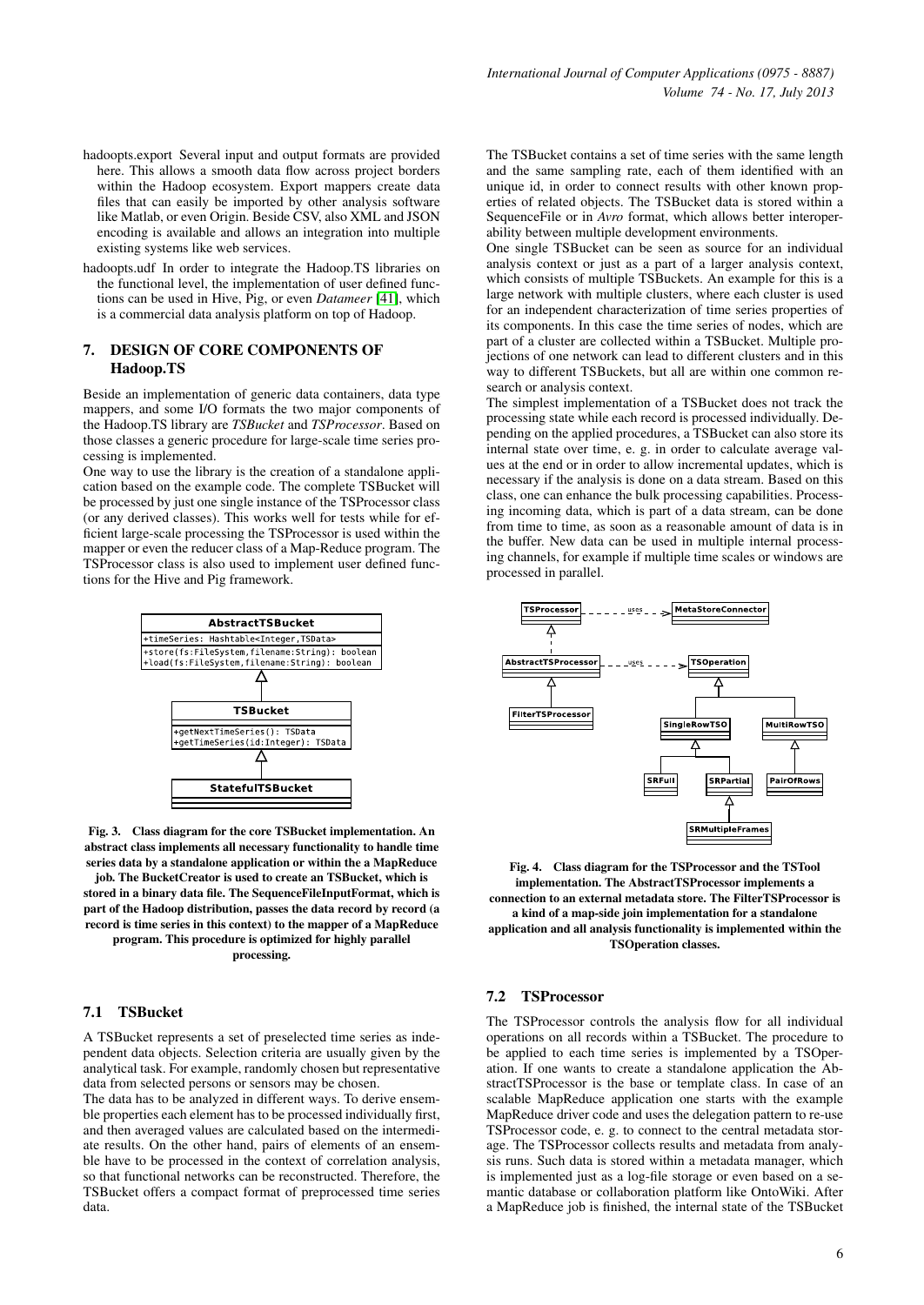procedures is refreshed and stored within the processing cache. A FilterTSProcessor is a special variant of a TSProcessor which operates on a subset of the content in a TSBucket based on a list of record identifiers. This is achieved by a simple map side join operation and allows a reduction of the processed data volume without an additional preprocessing step. All operations to be used on single time series objects or on time series pairs are implemented as subclasses of TSOperation.

#### 8. SAMPLE APPLICATION

To illustrate the functionality of the Hadoop.TS library, a set of sample programs are provided. Multiple random number generators for the creation of uncorrelated and correlated time series (for examples, see Fig. 5) are included in the Hadoop.TS library. Simple functional tests for new algorithms or a systematic analysis of specific properties of time series and can be done with mono-variate analysis (single row processing). Large data sets, stored in buckets, are used for performance benchmarking in Hadoop clusters. Exemplary results of such calculations are shown in Fig. 6 with distributions  $P_q(r)$  of inter-event times r and DFA fluctuation functions  $F(s)$  for two surrogate data rows: (i) long-term correlated data and (ii) uncorrelated data. More details on benchmarking and applications to data collected from complex system will be presented in future publications.



Fig. 5. Probability density functions for sample data sets from included random number generators.



Fig. 6. For two surrogate data sets (uncorrelated: red circles, correlated with  $\gamma = 0.2$  according to Eq. (1): olive diamonds) results of both methods of long-term correlation analysis are shown: (a) DFA of order two and (b) RIS. The lines indicate the theoretical behaviors according to Eqs. (3)-(5) – red line:  $\alpha = 0.5$  in (a) and simple exponential in (b), olive line:  $\alpha = 0.9$  in (a) and stretched exponential in (b).

#### 9. CONCLUSION AND OUTLOOK

Statistical time series analysis, applied to large data sets, will improve existing approaches to complexity research. The dynamics of complex systems, their evolution, as well as the coevolution of different subsystems will be analyzed and modeled on large distributed computing clusters. In order to compare simulation results with real-world data collections, one has to manage such data sets within large storage clusters as well as distributed workflows. As an enhancement to existing analysis software, especially as a contribution to the Hadoop ecosystem, the Hadoop.TS library provides an implementation of six relevant time series analysis algorithms, which have successfully been applied in several research projects, e. g. in traffic data analysis [\[28\]](#page-7-14), and social media analysis [\[12,](#page-6-11) [26,](#page-7-12) [42\]](#page-7-28).

During the next phase of Hadoop.TS development an optimization of the existing code base will be done. Especially memory consumption, conversion of intermediate data, as well as introduction of multi-threading concepts will be evaluated and implemented. Reference implementations of user defined functions (UDF) and custom data loader components (SerDe) for Hive and Pig will be implemented. The integration with GPU-based processing environments like CUDA will also be evaluated.

## 10. ACKNOWLEDGEMENT

The authors would like to thank Berit Schreck, Arne Böker, and Kathrin Dabelow for contributions and discussions regarding the time series analysis techniques. The initial Wikipedia data set was provided by the Wikimedia Foundation and preprocessed by Lev Muchnik. The latest version of Hadoop.TS [\[43\]](#page-7-29) was developed with the data set collected by Domas Mituzas, maintained from 2010 through 2011 by Federico Leva. The authors would like to thank them for the preparation of the data. They also would like to thank Glynn Durham, Kai Voigt, and Alexander Alten-Lorenz for many very helpful Hadoop-related discussions. The authors are thankful to the European Union (FP7 ICT project SOCIONICAL, grant 231288) and the German Research Society (DFG, grant KA 1676/4) for financial support.

## 11. REFERENCES

- <span id="page-6-0"></span>[1] R. H. Shumway. D. S. Stoffer, "Time series analysis and its applications: with R examples," 3rd ed., Springer, 2013.
- <span id="page-6-1"></span>[2] "Encyclopedia of complexity and systems science," ed. R. Meyers, Springer, 2009.
- <span id="page-6-2"></span>[3] M. Small, "Applied nonlinear time series analysis: applications in physics, medicine and economics," World Scientific, 2005.
- <span id="page-6-3"></span>[4] H. Kantz, T. Schreiber, "Nonlinear time series analysis," Cambridge University Press, 2003.
- <span id="page-6-4"></span>[5] Public data sets on AWS, http://aws.amazon.com/datasets.
- <span id="page-6-5"></span>[6] Kaggle, http://www.kaggle.com.
- <span id="page-6-6"></span>[7] Apache Hadoop, http://hadoop.apache.org/.
- <span id="page-6-7"></span>[8] K. Shvachko *et al.*, "The Hadoop distributed file system," in: Proc. IEEE 26th Symposium on Mass Storage Systems and Technologies (MSST), (Washington DC, USA), pp. 1– 10, IEEE Computer Society, 2010.
- <span id="page-6-8"></span>[9] Hive, http://hive.apache.org/.
- <span id="page-6-9"></span>[10] PIG, http://pig.apache.org/.
- <span id="page-6-10"></span>[11] SOCIONICAL, http://www.socionical.eu/.
- <span id="page-6-11"></span>[12] M. Kämpf et al., "Burst event and return interval statistics in Wikipedia access and edit data," Physica A, vol. 391, pp. 9101–9111, 2012.
- <span id="page-6-12"></span>[13] C. K. Peng et al., "Mosaic organization of DNA nucleotides," Phys. Rev. E, vol. 49, pp. 1685-1689, 1994.